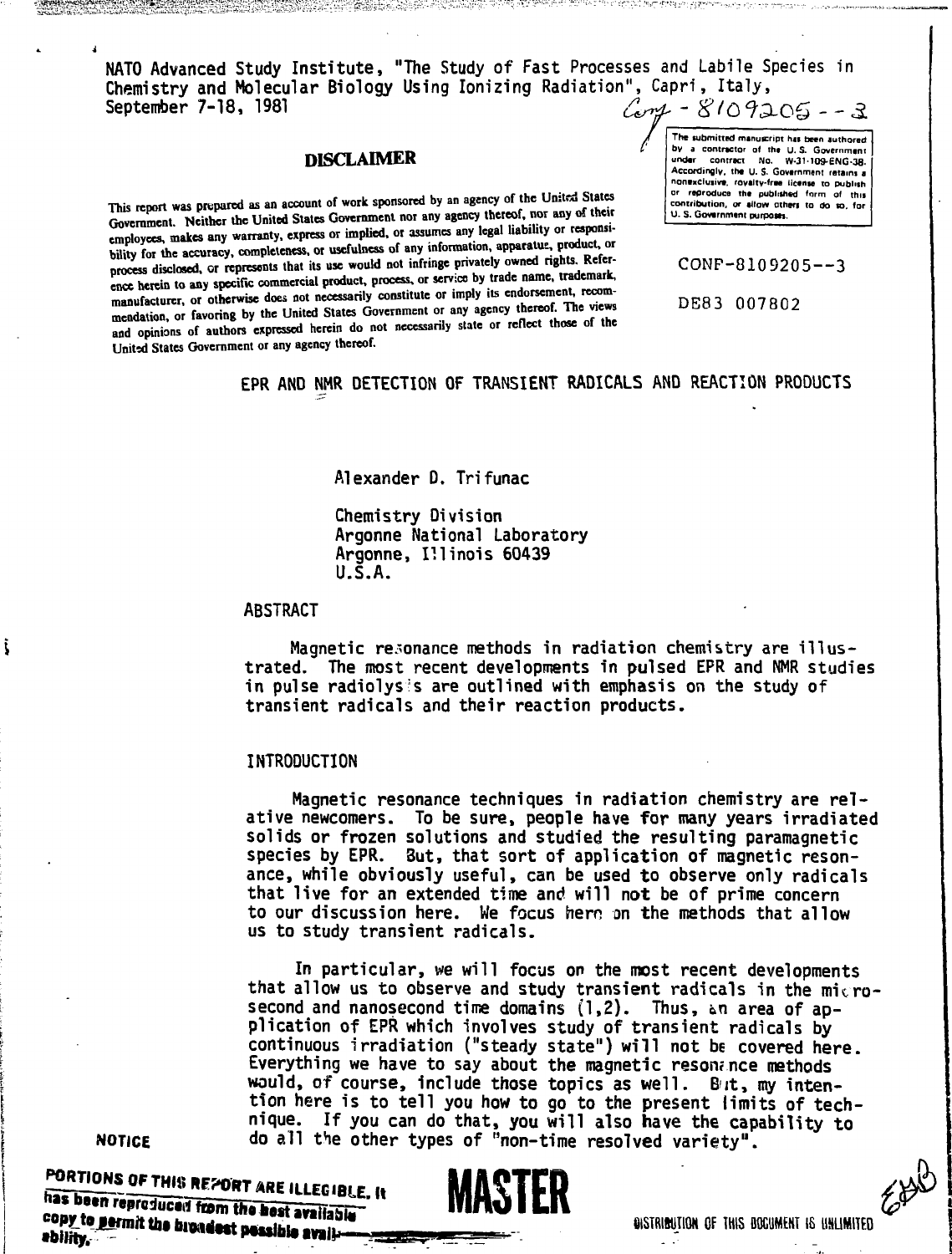**Implicit in all this discussion is that somehow the magnetic resonance method can provide some unique information, that in spite of its limitations, it has some superior attributes compared to the more conventional optical spectroscopy. Well, that obviously is determined by your point of view. Magnetic resonance can never equal the time resolution and only sometimes can approach the sensitivity of optical spectroscopy. But, where magnetic resonance excelIs is in the information content of the spectra; one can usually make a definitive assignment of the identity and structure of the transient radical on the basis of EPR and NMR; this is not so straightforward in optical specra.**

**Before we pljnge into the details of various magnetic resonance methods in radiation chemistry, let me, for the sake of those not so familiar with it, remind you of some very basic principles of magnetic resonance (3).**

**Magnetic Resonance**

 $\ddot{\textbf{c}}$  1

 $\mathbf{I}$ 

**Any study of magnetic resonance involves the study of the spin energy levels and the populations of these levels in magnetic fields.**

**We concern ourselves either with electron spin in the study of EPR or with the nuclear spin in NMR. Here, we concern ourselves only with spin 1/2 systems, as this includes most of the cases of interest.**

**In a magnetic field H, the spin has two possibilities:**



**Figure 1. Energy levels of a spin 1/2 species in a magnetic field.**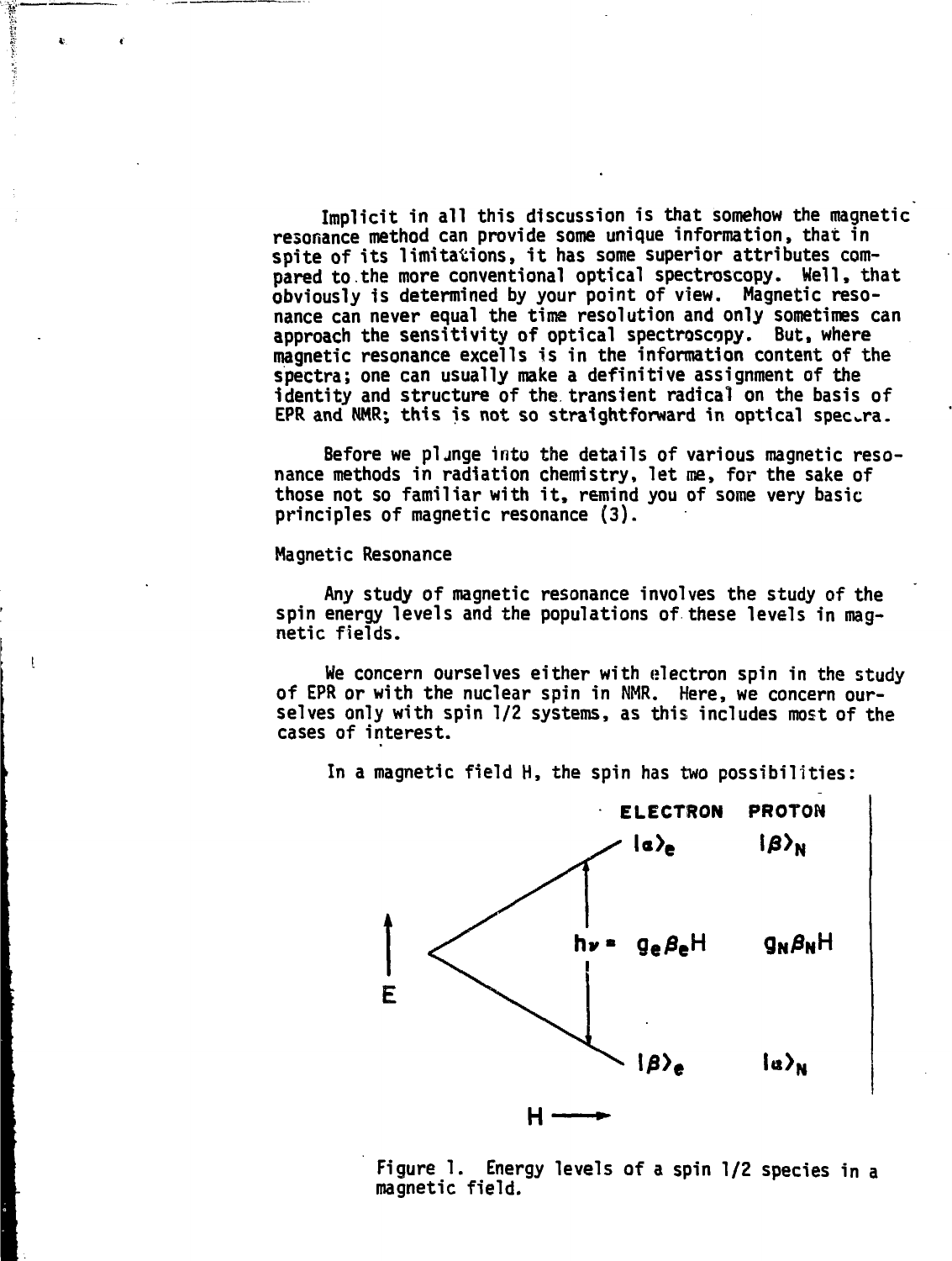The steady state magnetic field, H, interacts with the magnetic moment of the spin  $\mu$ . This is usually represented by a Hamiltonian

المتحديث يتسمين

$$
\mathcal{H}_{N} = -\mu_{N} \cdot H = -\gamma_{N} h H \cdot I = -g_{N} \beta_{N} H \cdot I
$$
 (1a)

$$
\mathcal{H}_{F} = -\mu_{F} \cdot H = +\gamma hH \cdot S = +g_{E} \beta_{E} H \cdot S \tag{1b}
$$

Since I and S have  $\pm$  1/2 values, the energy gap h $\nu$  = gBH. The difference in the magnetogyric ratios of the electron and nucleus are  $\sim 103$  so we observe NMR in the 10<sup>6</sup> Hz range and EPR in the 109 Hz range...Also, note that since at thermal equilibrium  $\mathrm{N_{\alpha}/N_{\beta}}$  = exp"(9 $\mathrm{N^{\beta}N^{\beta}N^{\beta}}/(\mathrm{kT})$  according to the Boltzman law, there will be considerably larger population differences in EPR than in NMR by a factor of 103.

When we have a radical with electron spins coupled to nuclear spins, we get a more complicated set of energy levels. I will show such energy level schemes later. However, the basic picture is the same.

What will concern us quite a bit when we use time resolved magnetic resonance is that usually we will observe the NMR or EPR transitions before they have attained equilibrium, that is Boltzman population ratios. This non-equilibrium population (chemically induced magnetic polarization, CIDNP, and CIDEP) arises because transient radicals in solutions encounter and react or separate without reaction depending on their spin levels. For example, the reactive encounter (the bond making) requires spin phasing to be  $++$  (this is singlet). Thus spin, while its energy gap is tiny in size when compared to the chemical energy, does play a yery important role in controlling the outcome of the chemical reaction. The use of magnetic fields allows us to both study and, to some extent, influence the outcome of the chemical reaction. The effects are small, but if we can make the chemistry repeat itself in a sort of cyclical fashion, we can accomplish, for example, isotope separation between isotopes with different magnetic properties (4).

In order to gain some understanding of how spin enters into chemical reaction, we must consider pairs of reacting radicals in a magnetic field:

$$
R - R \longrightarrow R \cdot R \xrightarrow{\text{diff}} R \cdot + R
$$
  
\n
$$
\downarrow_{R - R}
$$
  
\n
$$
R - R
$$
  
\n
$$
NMR
$$
  
\n(2)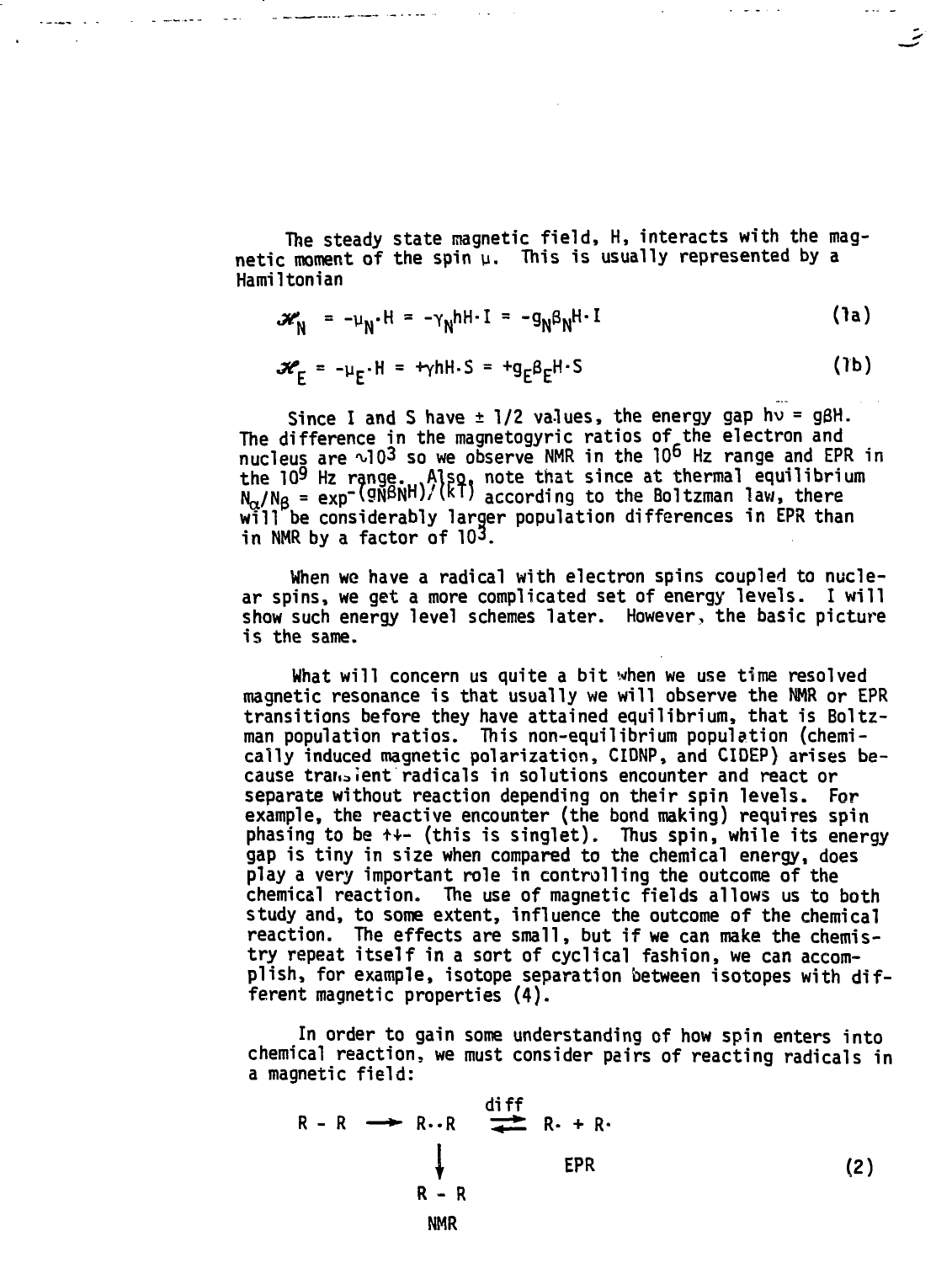In the magnetic field, the electron spin levels are singlet or triplet:

IJ

$$
T_{+1} = \frac{1}{\sqrt{g_E \beta_E H}} \qquad T_0 = \frac{1}{\sqrt{2}} (\alpha \beta - \beta \alpha^2) : T_1 = \alpha^2
$$
\n
$$
T_{-1} = \frac{1}{\sqrt{2}} (\alpha \beta - \beta \alpha^2) : T_{-1} = \beta \beta^2 \qquad (3)
$$

If we are doing chemistry in a magnetic field, which is of some magnitude H, which in the case of NMR will be  $\sim$ 18 kg or EPR  $\sim$ 3 kg, only the S and T<sub>O</sub> will be close in energy to each other.

After the pair of radicals is created in some spin phasing, e.g.,  $S = R+R$ , say after breaking the bond, in time the interaction of the electron spin  $+$  with the magnetic environment at R may dephase it to become to some extent  $R+R \equiv T_0$ . This time evolution is summarized by the following time dependent Schrödinger equation:

$$
[-J(2S_1 \cdot S_2 + 1/2) + \mathcal{H}]\psi(t) = i\frac{\partial \psi}{\partial t}
$$
 (4)

 $\mathscr H$  is the magnetic Hamiltonian:

$$
\mathcal{H} = \beta (g_1 S_1 + g_2 S_2) \cdot H_0
$$
  
+  $\Sigma A_{1n} I_{1n} \cdot S_1 + \Sigma A_{2n} I_{2n} \cdot S_2$  (5)

where  $\beta$  is the Bohr magnetron,  $H_0$  is the external magnetic field,  $g_1$  and  $g_2$  are the electron g factors of the two radicals, A's are the hyperfine coupling constants and J is the electron exchange integral.

Chemically Induced Dynamic Nuclear Polarization (CIDNP) arises from the spin selective reactions of the radical pair. The word "polarization" is used to describe non-equilibrium spin population of nuclei (CIDNP) or electrons (CIDEP). The recombination probability can be assumed to be proportional to the S character and will thus depend on the  $S-T_Q$  mixing.

Electron Spin Polarization (CIDEP) originates at interradical separation where the exchange J is nonzaro, as the interplay of S-T<sub>O</sub> mixing and J.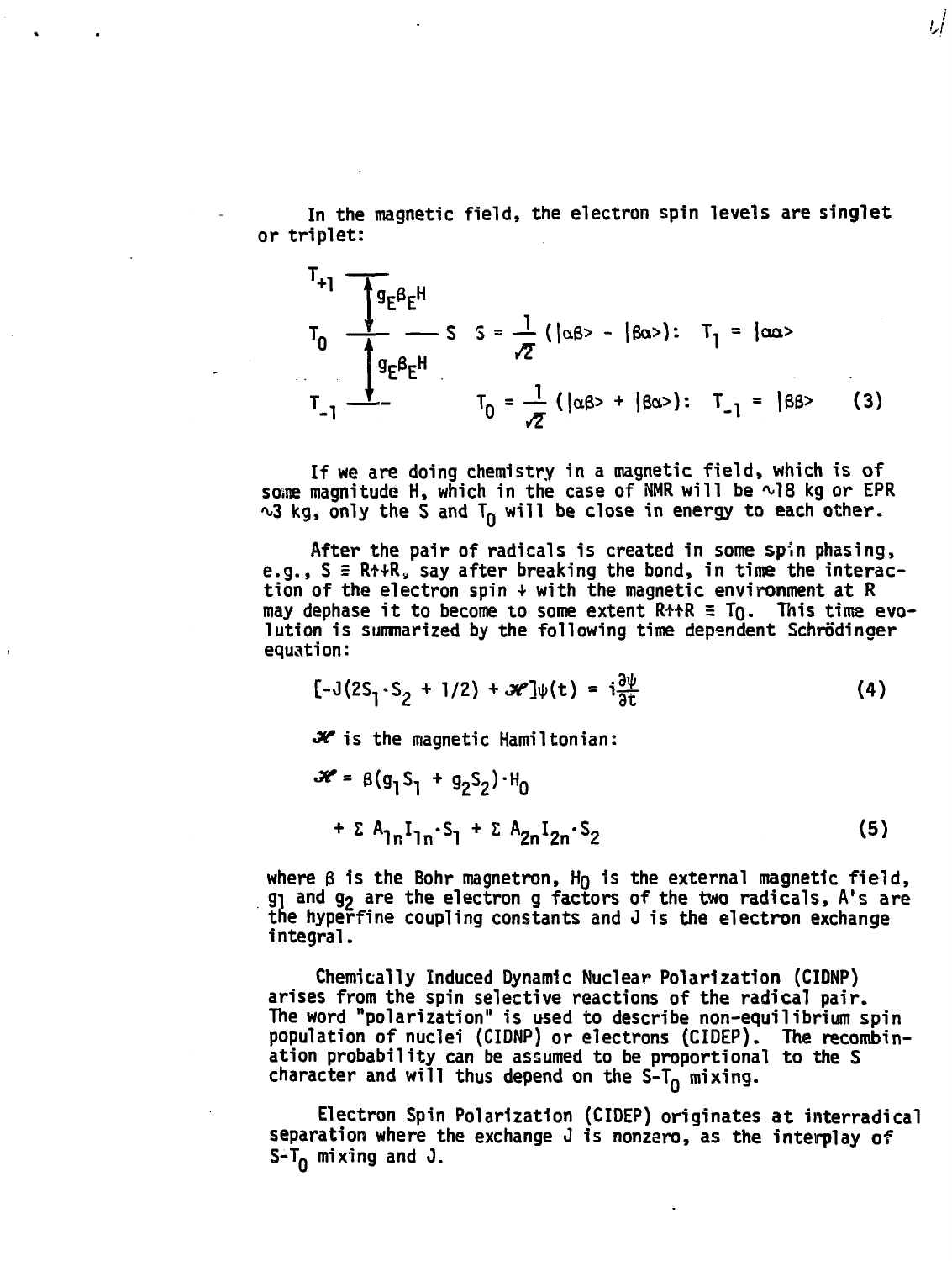Without going into a much more detailed picture of CIDEP and CIDNP, one can see that the nature of the radicals, i.e. , their g-factors and their hyperfine couplings will play a role in the patterns of polarization created by the interactions of such transient radicals.

By studying CIDEP and CIDNP, we can gain information on the past history of the radical or the radical reaction product. This is what we are after when we study reaction mechanisms.

## TIME RESOLVED EPR

When very short-lived radicals are studied, nonstandard EPR techniques have to be employed. The conventional EPR spectrometer that one can buy from the manufacturer, uses 100 kHz field modulation and typically time constants are  $\sqrt{ }$  sec. This improves the sensitivity. The modified commercial equipment can be used to study radicals that live longer than 20-100 ysec. To study shorter lived radicals,  $\sim$ l usec, one can utilize higher field modulation. Historically this was done first (5,6). At Argonne, B. Smaller constructed the 2 MHz field modulated EPR spectrometer (5). Smaller and co-workers were the first to observe the EPR of  $e_{\alpha q}$  (7). However, modulation introduces problems in kinetic analysis, so the better choice is to not use it at all. That is the most popular course now and one can easily study radicals with time resolution of  $0.2 - 0.3$  usec  $(8.9)$ .

The main changes from the commercial instrument are a broadband amplifier, a boxcar integrator and/or a fast transient recorder. The use of a broad-band amplifier reduces sensitivity. We are talking about  $\sqrt{10^3}$  less sensitive instrument. This is to some extent made up by the use of boxcar averaging and the fact that nonequilibrium electron spin populations are almost always observed, giving considerable signal enhancement.

The most recent development is pulsed EPR, where two or three microwave pulses are utilized (2). With this approach, time resolution up to the frequency definition limit, which is several nanoseconds, is possible.

### Pulsed EPR

The X band microwave bridge which can be utilized for direct detection is modified for use in the pulsed EPR experiment by incorporating three microwave switches, traveling wave tube amplifier (10 watt - TWT) and Ga-As FET amplifier (2). The instrument schematic is illustrated in Figure 2. The microwaves from the Gunn diode are switched by a fast microwave switch #1. This switch provides up tn three microwave pulses of appropriate length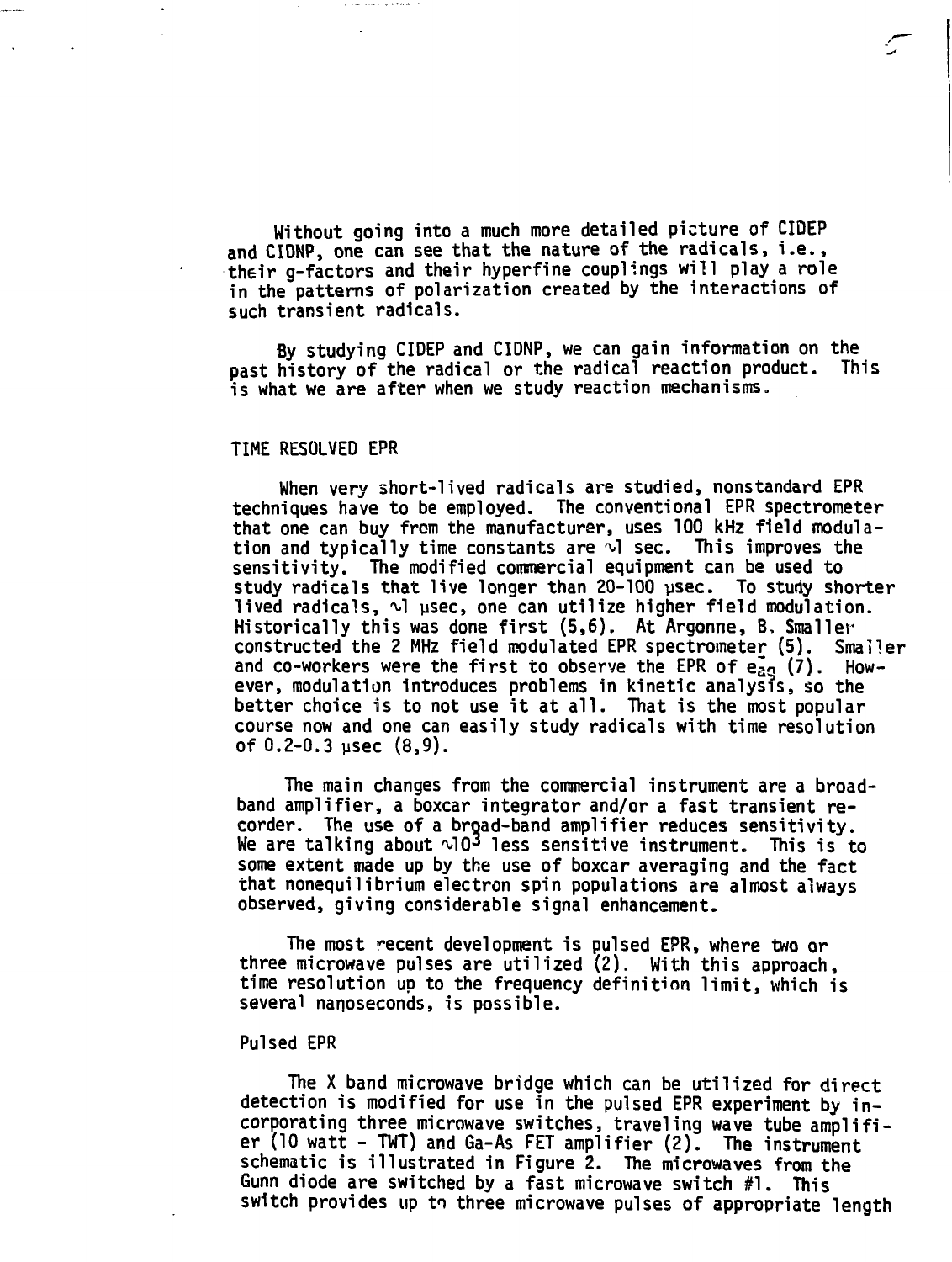

Figure 2. Schematic of microwave network used in pulsed EPR experiments with the Van de Graff accelerator. The switching functions of the microwave switches are also indicated.

{ nsec-1 vsec) and spacing (for example, 90-T-180; 180-T-90-T-180; 90-T-90-T-90° sequences). A 90° pulse is typically 30-100 **p** nsec. That means that the microwave field H<sub>1</sub> available at the sample is  $\sim$ l gauss (H<sub>]</sub> =  $\pi/\gamma$  t<sub>p</sub>).

Switches  $#2$  and  $#3$  are not as fast as switch  $#1$ , and are used to protect the detection network from noise and overloads during the time that the 10 watt TWT is amplifying. When switch #1 is providing pulses, switch #2 is open to allow them to get to the cavity and sample, but switch  $#3$  is closed. At the time when the echo is detected, only switch #3 is open.

The microwave switching is controlled by a pulse sequencer, and timing can be automatically swept by the time-delay programmer. The whole system of pulse timing is controlled by 100 MHz clocks, where the smallest time increment is 10 nsec (one can get 1 nsec increments) and the time jitter is  $\sim$ 2 nsec in our experiment.

In pulse radiolysis, the EPR magnet control, and the microwave bridge tuning must be performed remotely. Remote functions include Gunn diode frequency, phase, phase arm bias, microwave signal attenuation, TWT gain, iris tuning, and magnetic field setting and sweeping.

Additional and somewhat unusual features are the field spoil and the fast phase shifter. They are used to reduce free induction decay interference as will be illustrated.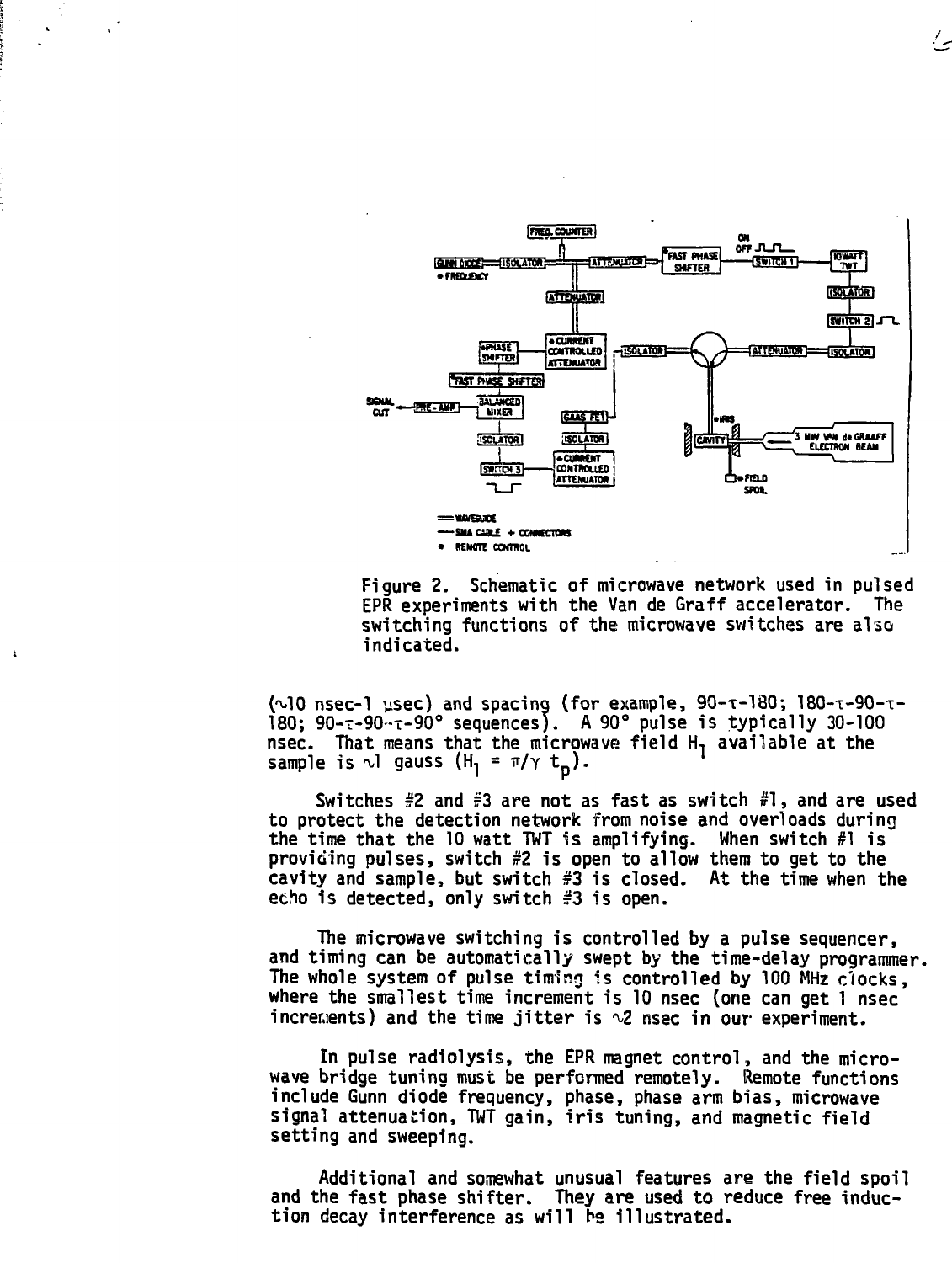Time Resolved Spectra (Field Sweep). After a transient radical is generated by a short electron beam pulse, we can examine this magnetization by applying a two pulse microwave sequence (90°-T-180° ) at a fixed time t after the electron beam pulse and sweeping the magnetic field. Thus, the EPR spectrum at that in stant of time is obtained. This timing of pulses is illustrated in Figure 3. The action of the microwave pulse on the spin system can be best understood if we use a rotating frame picture (Figures 4 and 5).



Figure 3. Timing sequence of the electron beam pulse, microwave pulses and the observation (boxcar) gates.



Figure 4. Precessing vector in laboratory and rotating coordinate systems.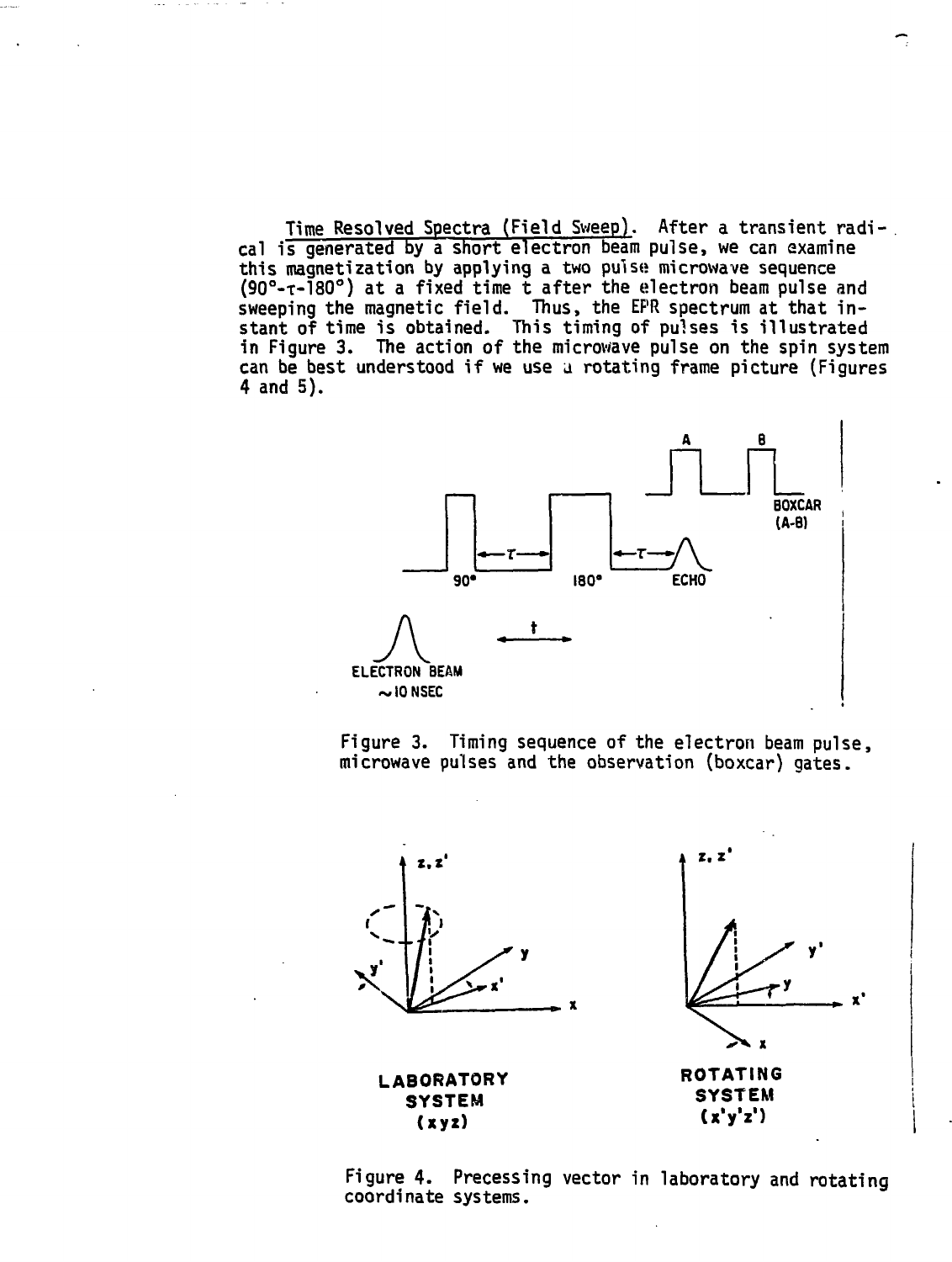

**Figure 5. Pulse sequence to observe a spin echo.**

**The main thirg is to realize that only the magnetization sampled during the time of the 90° pulse is refocused to give an echo. The EPR spectrum is obtained on the radical species present during the 90° pulse application. This can be transient or steady state magnetization present at that time.**

**For example, if we look at the aqueous radicals of sodium acetate, we can see the radical -CI^COO" in neutral or slightly basic solution, as shown in Figure 6A. The big signal in the middle is from the suprasil walls of the EPR flat cell. We can reduce it somewhat by using phase shifted microwave pulse sequences. This essentially provides light-dark subtraction. However, we lose & signal-to-noise. This is shown in Figures 6A and 7.**

**So, by applying the 90° pulse at any time, we obtain timeresolved spectra of a transient at that window of time. We can also obtain kinetic information (formation decay curves) by sweeping time.**

**Time Sweep (Kinetics). The magnetic field is positioned on the desired EPR line and the sweep of time t is initiated. Time t is the time between the electron beam pulse and the time when the 90° pulse is applied. The two pulse microwave sequence and the observing boxcar gates are swept relative to the electron beam pulse. In practice, the 90° pulse is set to sweep ^200 nsec before the electron pulse in order to obtain the baseline. A baseline can also be obtained when the signal decays to noise but requires longer time sweep.**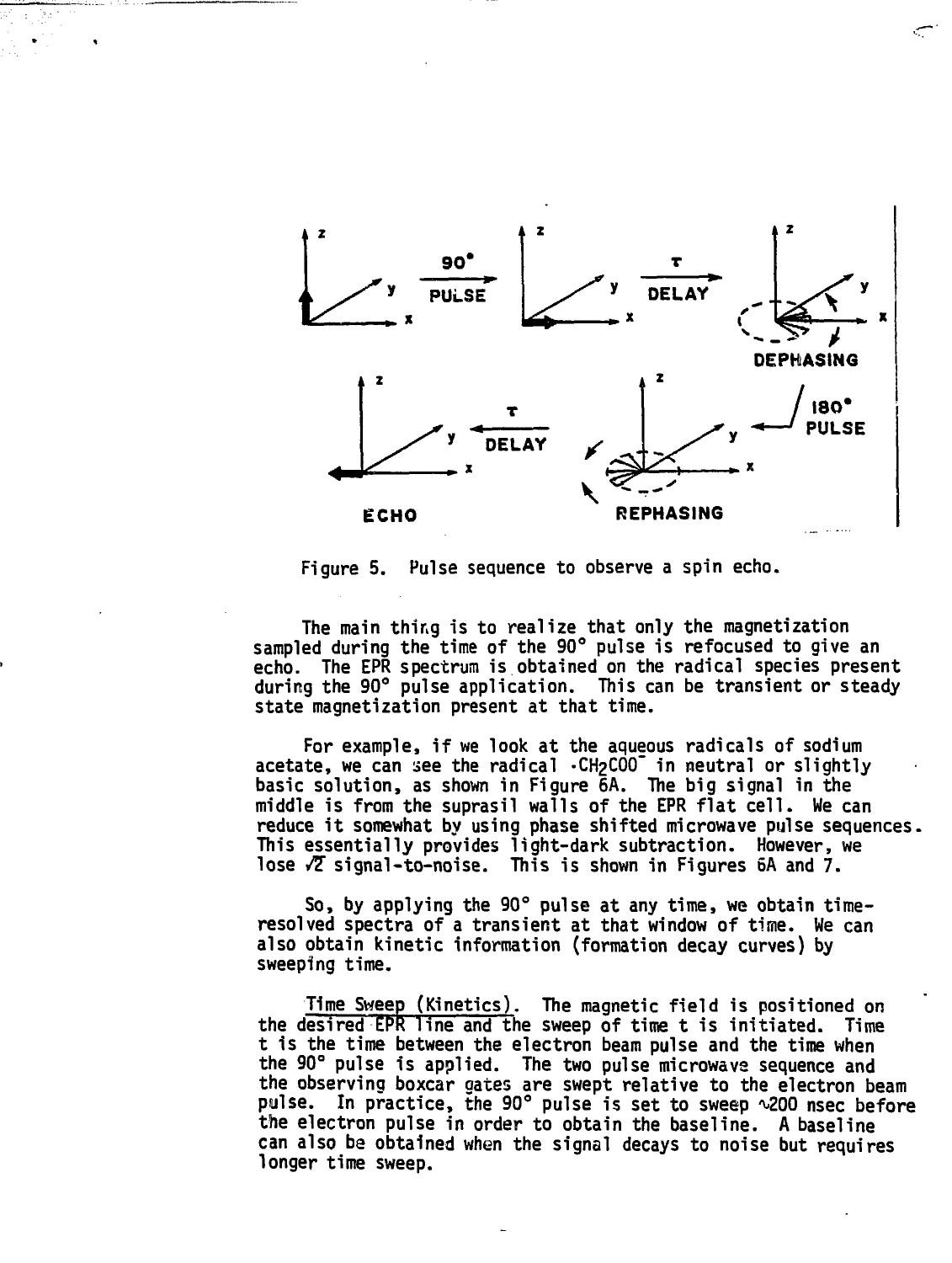

Figure 6. Field swept EPR spectrum (at 1 ysec) obtained during radiolysis of aqueous 0.5 M potassium acetate at  $\mathsf{p} \mathsf{R} \sim \mathsf{I}$ 1 (N<sub>2</sub>O sat); the middle line of the  $\cdot$ CH<sub>2</sub>CO<sub>2</sub> radical can be seen (B) when the quartz signal is reduced by beam-no beam subtraction.

The kinetic sweep of the two acetate radical lines are illustrated in Figure 8.

Free Induction Decay. The free induction decay (FID) following the 90° and 180° microwave pulses interferes with the echo. For radicals in non-viscous liquids  $T_2 \sim T_1$ , thus in a homogeneous magnetic field the FID may last for several microseconds.  $\bar{T}_1$  and T2 are the spin lattice and spin-spin relaxation times. Modern NMR is based on the utilization of FID to obtain spectra. However, the EPR FID does not last seconds as in NMR and too much of the EPR FID is lost at early times, so it is hard to apply the Fourier transformation. Nevertheless, one can obtain "FID" spectra using a single microwave pulse as shown in Figure 9.

In the spin echo experiment, FID interference has to be minimized. We accomplish this by making the magnetic field artificially more inhomogeneous by the use of a field spoil and by phase alternation of the 180° pulses.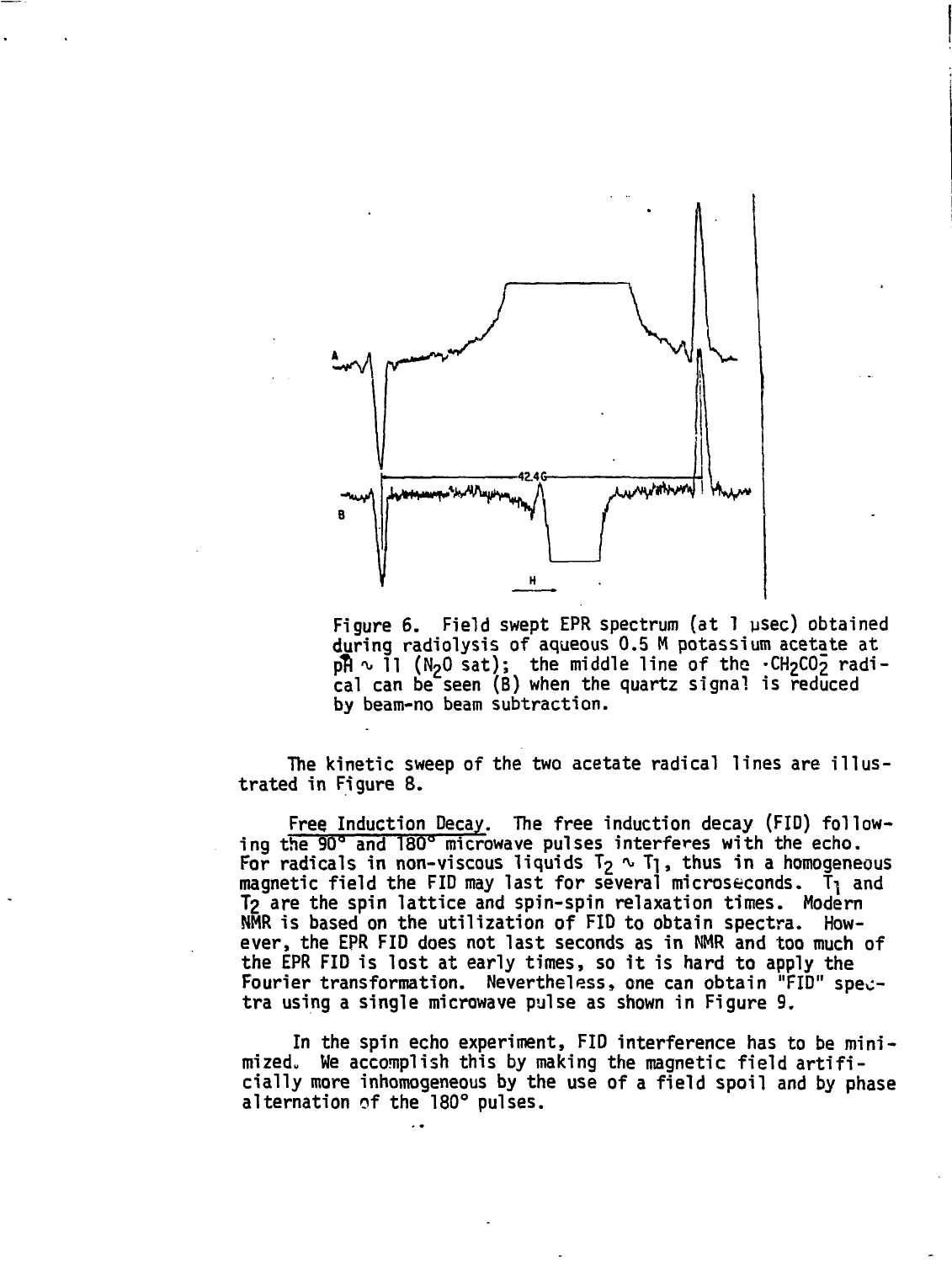





Figure 8. Least squares fitting (solid line) of data (crosses) of kinetic traces of the two lines of the acetate radical. Dots indicate the calculated line through data points that were not used in the least squares fitting. The plots show absclute, normalized intensities of the two lines.

Data analysis and other varieties of pulsed EPR will be discussed later. We will also try to point out the advantages and problems encountered in certain applications of pulsed EPR to radiolytic systems.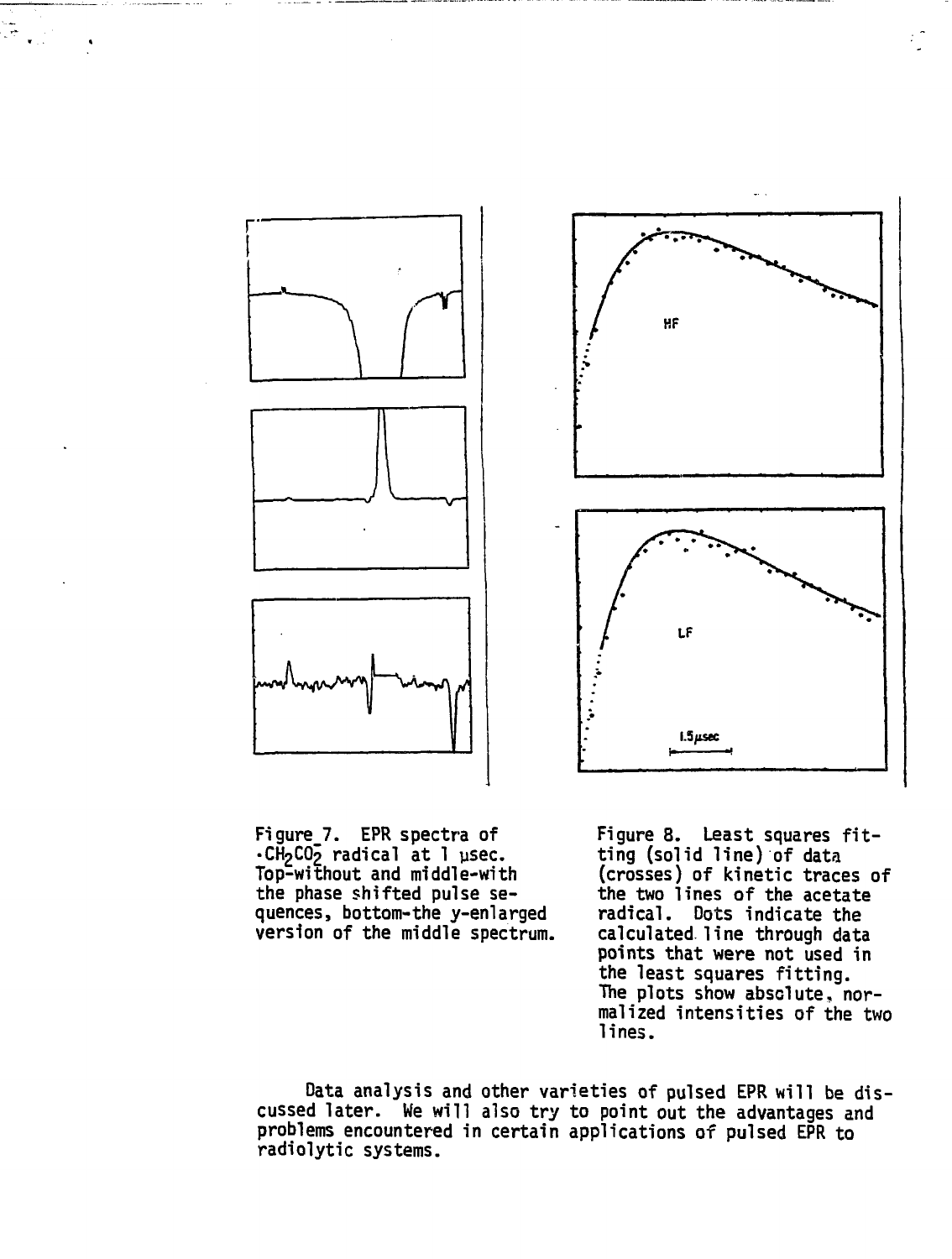

**Figure 9. "FID" spectrum of the acetate radical (at 1 ysec) obtained by using only a 90° pulse.**

## **NMR IN RADIATION CHEMISTRY**

**Over the last two decades, NMR has revolutionized several areas of chemistry. Organic chemists, especially, have found NMR an indispensable tool for analysis of reaction products, etc. Then, over the last ten years, pulsed NMR-Fourier Transfer NMR has made another quantum improvement in NMR, opening a whole new set of possibilities.**

**It is perhaps surprising that NMR has not become a tool in radiation chemistry. It appears that radiation chemists are a very conservative lot, even the EPR - especially time resolved EPR - is not very widespread. So far, we at Argonne are the only ones to use NMR in radiolysis (10-12).**

**Our approach aims at using NMR to study products of radical reactions in radiolysis and, as you will see, we have recently developed some new NMR based detection methods that allow us to obtain time resolved information on the reacting radicals.**

**The NMR magnet has to be very homogeneous since we are studying energy differences between the nuclear spin levels, and as you** remember, they are  $10^{-3}$  smaller than the electron spin energy dif**ference observed by EPR. We cannot make axial holes in the NMR magnet and still do high resolution NMR. So, we use two magnets.**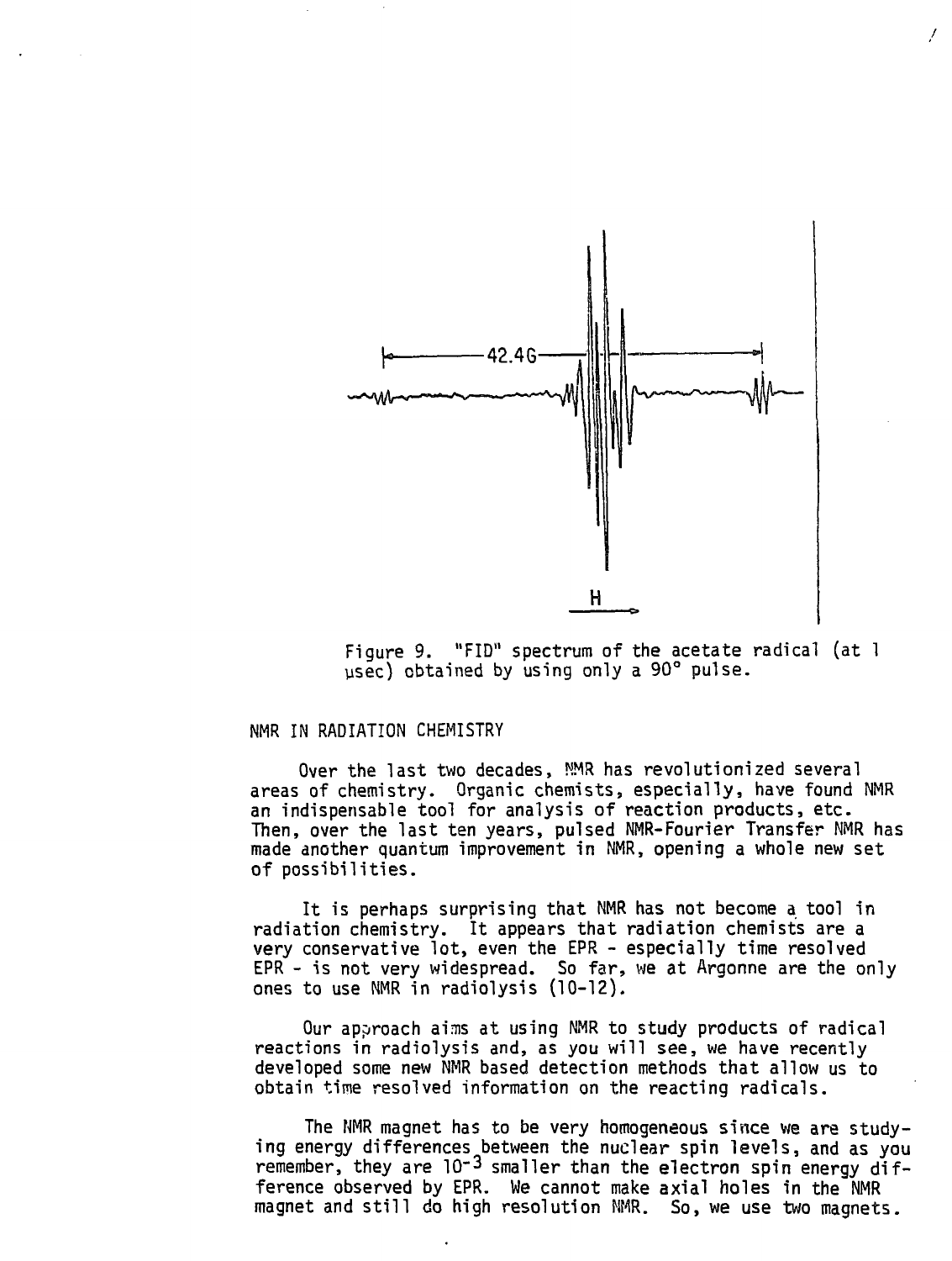



سنرا

**The electron beam enters axially a small electromagnet (0-8 kg) in which the sample irradiation is carried out (Figure 10). A fast flow system is used to transfer the irradiated solution to the probe of the NMR spectrometer. All the radical reactions are over in MO O ysec and only the diamagnetic products are transferred to the NMR probe for examination. However,, in the nuclear spin population levels of these diamagnetic products is contained the memory of the radical encounters of precursors of this product. The nonequilibrium nuclear spin population - CIDNP - will be observable as long as the examination of the diamagnetic product is carried out before nuclear spin relaxation (T-j) obliterates it.**

In protons,  $T_1 \sim 1$ -3 seconds and in  ${}^{13}C$   $T_1$ 's are even longer; **so as long as the flow system is capable of transferring the irradiated solution to the NMR probe within 1-2 seconds, the experiment is feasible.**

**As it turns out, and I will illustrate this further, it is very convenient that we can do chemistry (irradiation) in a variable magnetic field, because there is much information to be gained from the field dependence of CIDNP.**

**To illustrate how we do the NMR experiments and what sort of information is obtainable, I will use a simple system of aqueous methanol radiolysis. The principal radical intermediate is the hydroxymethyl radical. The principal products seen by NMR-CIDNP are methanol and ethylene glycol. Formaldehyde, another known product, is not seen. Apparently, either a nonradical machanism**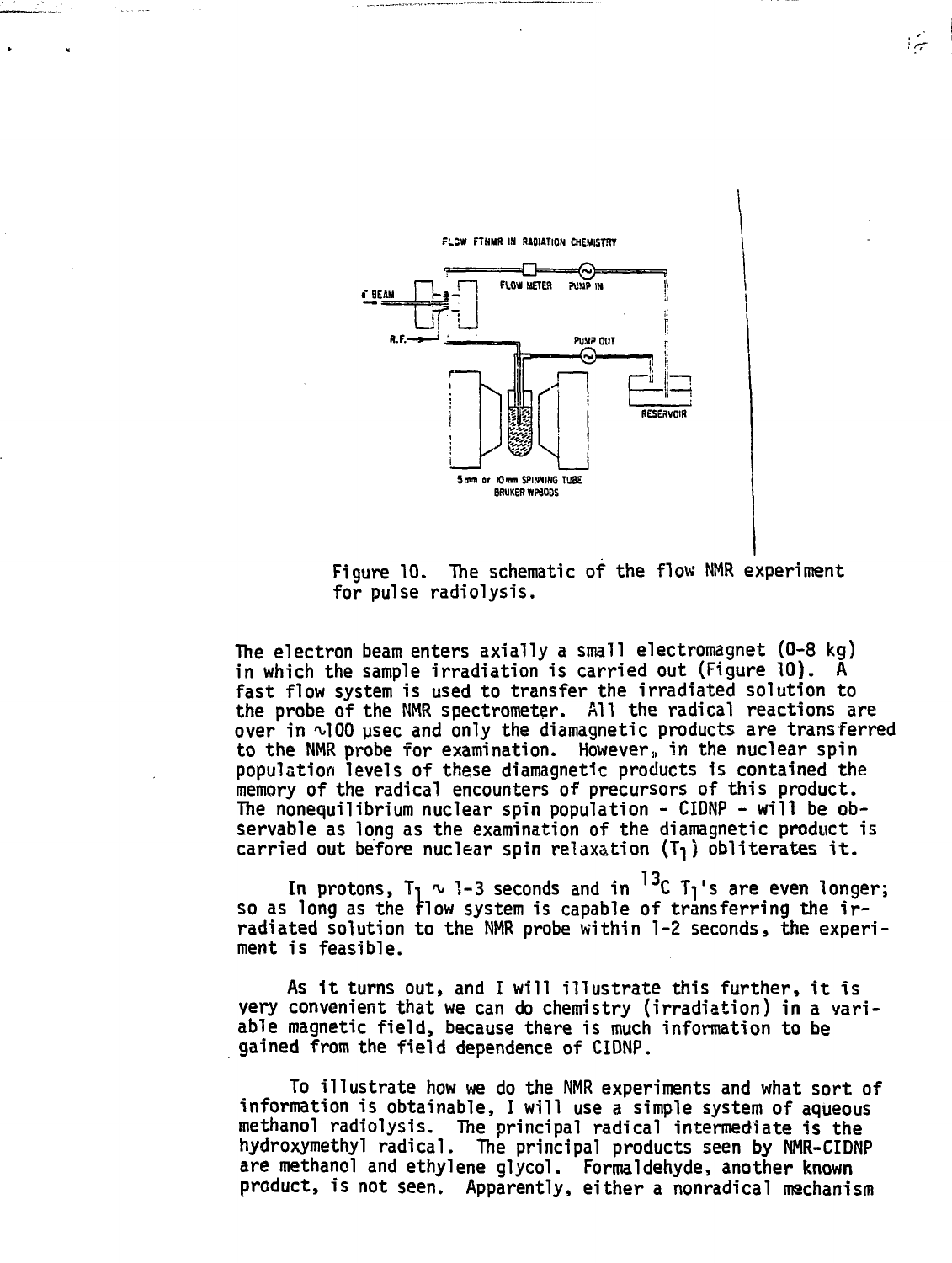

Figure 11. NMR spectra showing CIDNP of products observed in methanol radiolysis. Evolution of experimental technique is illustrated. Top and middle spectra were obtained using CW-NMR. Bottom spectrum was obtained using FTNMR.

is responsible for formaldehyde formation, or there is no effi cient polarization pathway.

The observed polarization (Figure 11) is explained by the following scheme (\* indicates polarization):

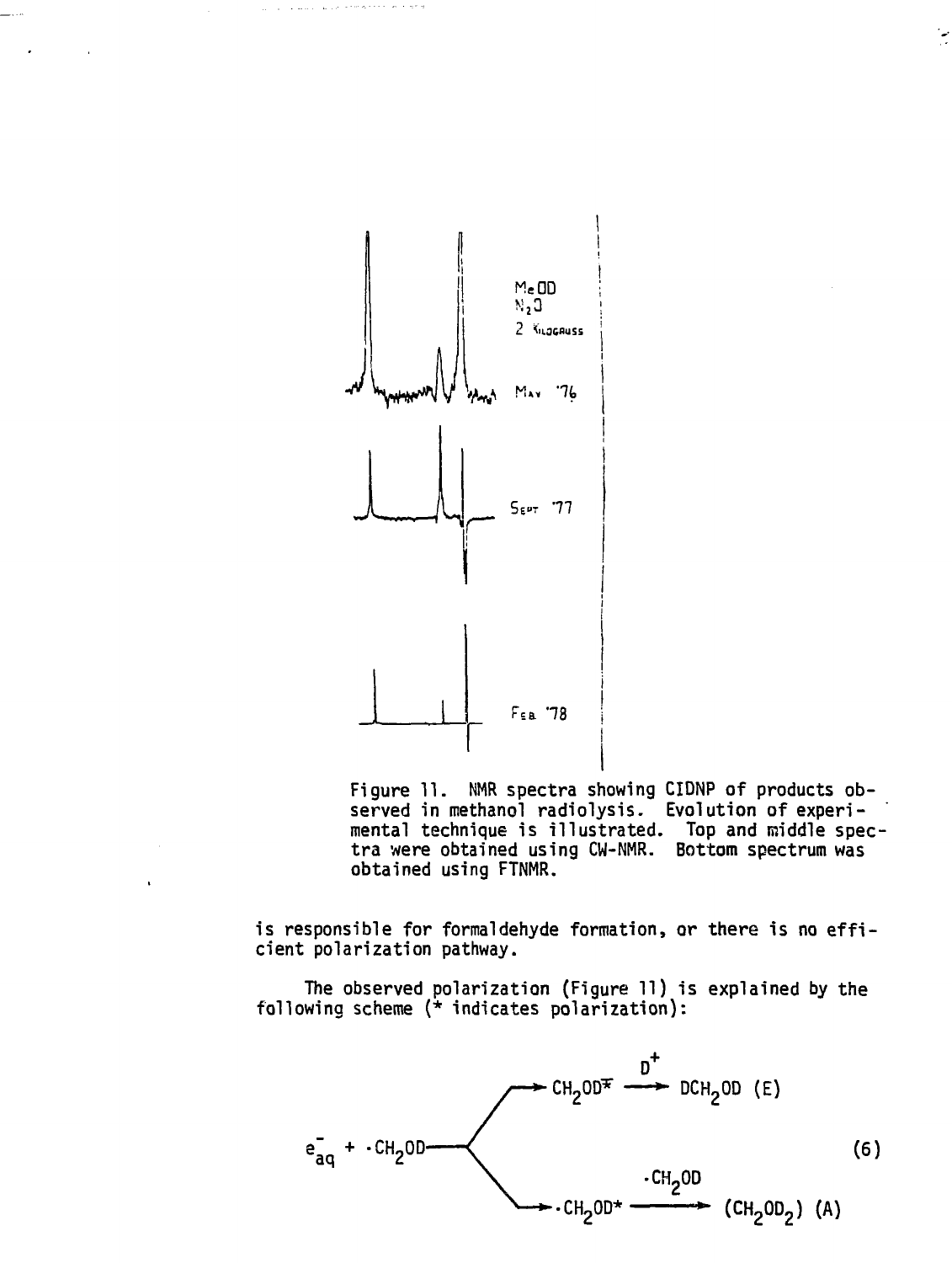

Figure 12. Field dependence of glycol polarization in pulse radiolysis of aqueous methanol ( $D_2$ O solution).

The  $e_{aa}$  is the important partner in producing polarization as substantiated by observing the field dependence of the ethylene glycol polarization. Figure 12, which clearly indicates that polarization is very much field dependent, i.e., g-factor difference between the radicals in the radical pair is substantial. Also, N<sub>2</sub>0 addition substantially reduces the polarization.

Radiolysis of several simple compouris was studied in some detail. Acetone, acetaldehyde, acetate, dimethylsulfoxide, and reactions involving H radicals were studied. In many radiolytic systems NMR is ideally suited to provide considerable information on the mechanism of radical reactions. Also, compared to EPR, the experiment is rather straightforward. Only the interpretation of the more complex NMR spectra can be difficult and time consuming. Also, one can do <sup>13</sup>C experiments using natural abundance or enriched samples, and we have done so (13).

So, in combination with just detecting and sorting out all the various products found in radiolysis of a given chemical systam, flow NMR can provide details of the reaction mechanism, i.e., the history of a product or product fragment in terms of the reactions and encounters of its precursor radical.

Actually, the NMR experiment, as illustrated, is not a time resolved one. A rather simple modification provides us with a whole new approach to the study of transient radicals (14). In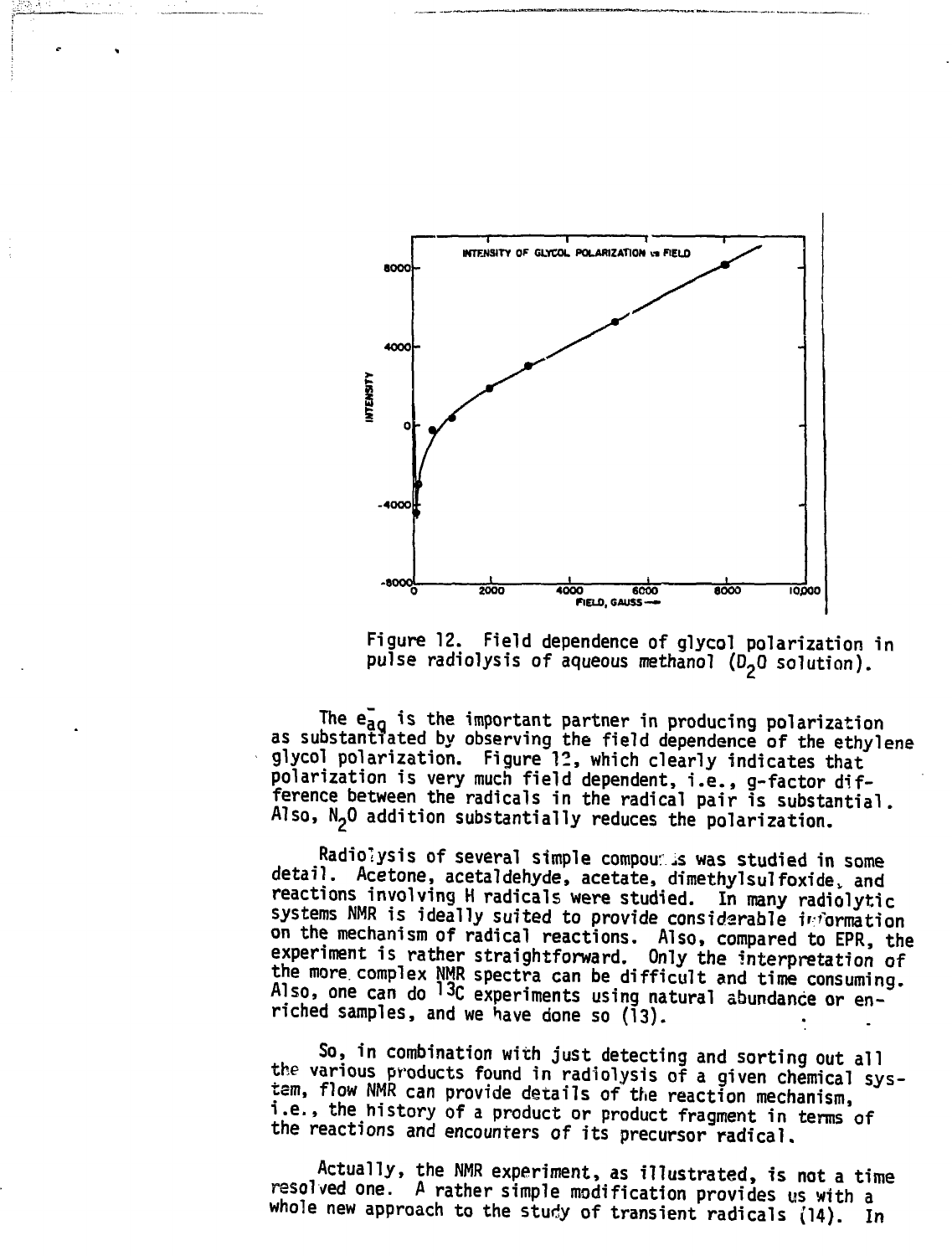**that experiment, we observe nuclear resonance of transient radicals by NMR by applying a pulse of rf at the radical NMR frequency during the radical lifetime. One gets a sort of ENDOR spectrum of the transient radicals, and thus, one obtains hyperfine coupling constants with great precision. One can do kinetics and qet all sorts of other information, as will be illustrated later.**

 $\zeta$ 

#### **CONCLUSION**

State-of-the-art of magnetic resonance in radiation chemistry has been illustrated. The experimental aspects of the technique were outlined.

Magnetic resonance, while lacking the sensitivity and the time resolution of conventional optical methods, **can** provide much more definitive information about the reactive radical intermediates in solution.

## ACKNOWLEDGMENT

Work supported by the Office of Basic Energy Sciences, Division of Chemical Sciences, U. S. Department of Energy, under Contract W-31-109-Eng-38.

#### REFERENCES

- (1) Trifunac, A.D. and Thurnauer, M.C.: 1979, *Time Domain Electron Spin Resonance,* ed. L. Kevan and R. N. Schwartz, John Wiley & Sons, Inc., New York.
- (2) Trifunac, A.D., Norris, J.R., and Lawler, R.G. i 1979, J. Chem. Phys. 71, p. 4380.
- (3) Carrington, A. and McLachlan, A,D.: 1967, *Introduction to Magnetic Resonance,* Harper and Row, New York.
- (4) *Chemically Induced Magnetis Polarisation*,: **1977, L.** T. Muus *et al.* , eds. (NATO ASI), D. Reidel, Publishers, Dordrecht.
- (5) Smaller, B., Remko, J.R., and Avery E.C.: 1968, J. Chem. Phys. 78, p. 5174.
- (6) Atkins, P.W., McLauchlan, K.A., and Simpson, A.F. : 1970, J . Phys. (E) 3, p. 547.
- (7) Avery, E.C., Remko, J.R., and Smaller, B.: **1958,** J. Chem. Phys. 79, p. 951.
- (8) Trifunac, A.D., Johnson, K.W., Clifft , B.E., **and** Lowers, R.H.: 1975, Chem. Phys. Lett. 35, p. 566.
- (9) Verma, N.C. and Fessenden, R.W.: **1976,** J. **Chera.** Phys. **65,** p. 2139.
- (10) Trifunac, A.D., Johnson, K.W., and Lowers, R.H.: 1976, J . Am. Chem. Soc. 98, p. 6067.